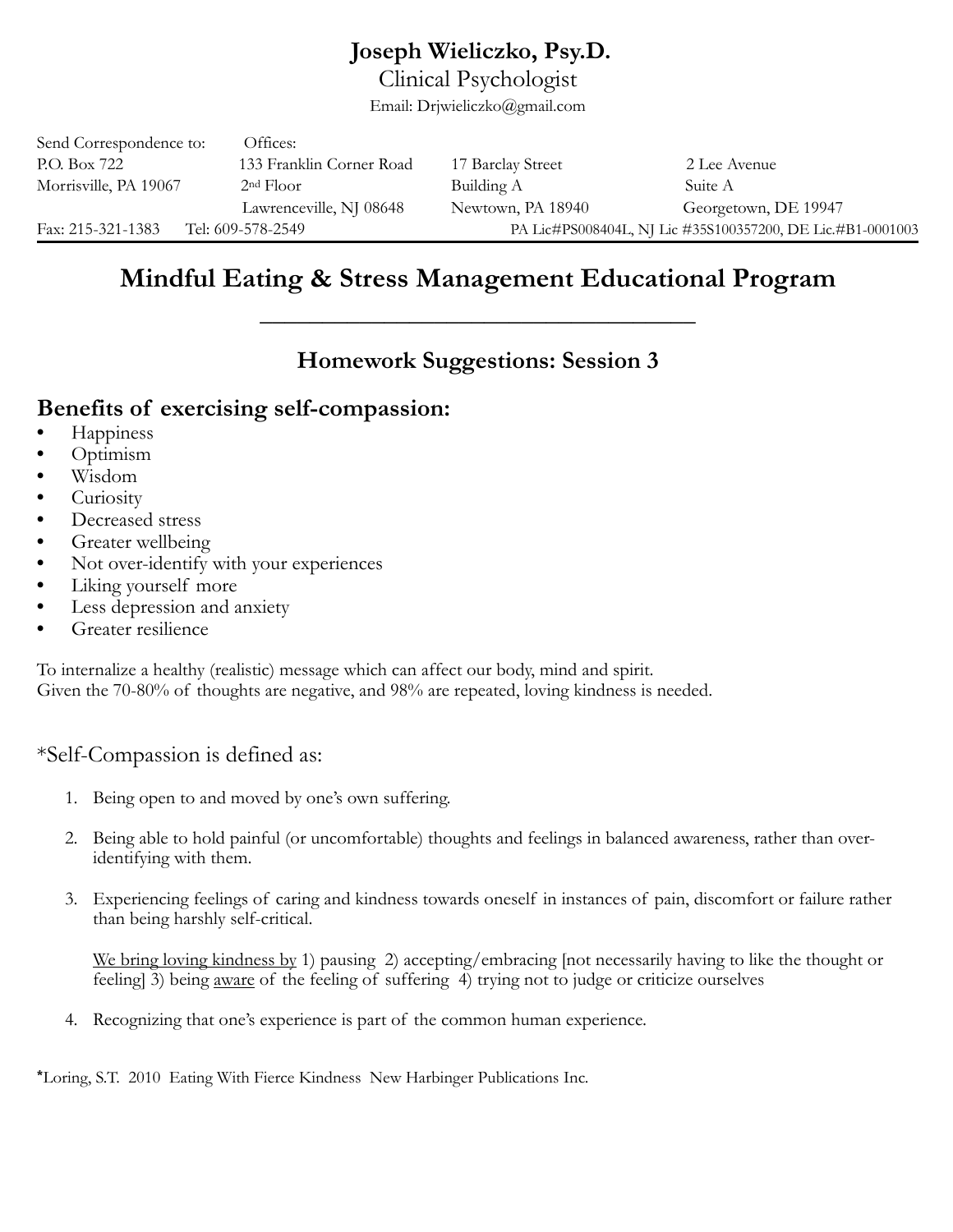# **Loving kindness practice/meditation:**

# **I**

**May I be filled with lovingkindness. May I be safe from inner and outer dangers. May I be well in body and mind.** 

**May I be at ease and happy.** 

## **II**

**May I be free from inner and outer harm and danger. May I be safe and protected. May I be free of mental suffering or distress. May I be happy. May I be free of physical pain and suffering. May I be healthy and strong. May I be able to live in this world happily, peacefully, joyfully, with ease.** 

### **III**

**This is a moment of suffering. Suffering is part of life. May I be kind to myself. May I give myself the compassion I need and deserve.** 

These practices may feel mechanical, fake or awkward. It could bring up feelings contrary to lovingkindness, such as irritation, disbelief, anger or doubt. If this happens, be patient and kind with yourself. Allow whatever arises to be received with an attitude of compassion and love toward yourself.

# **We are watering the (already existing) seeds of loving-kindness within ourselves! Seeds that have been neglected for a long time.**

What if each time you experienced emotion, you knowledged it, accepted it, and became curious about its message for you? Imagine how this could change your life. Imagine how heard, loved and honored you would feel if you really listen to yourself.

- Anonymous

#### **Cravings:**

• Cravings is usually a psychological state - a state of mind not a state of body. Hunger is a physiological need – a state of body Cravings can be both physical and psychological Cravings are usually: **Stress** induced **Memory** induced **Emotionally** induced or deprivation induced (dieting)

Quote: Mindfulness-awareness of the present moment-puts space between your craving and your response., giving you an opportunity to gather information and choose how you will respond.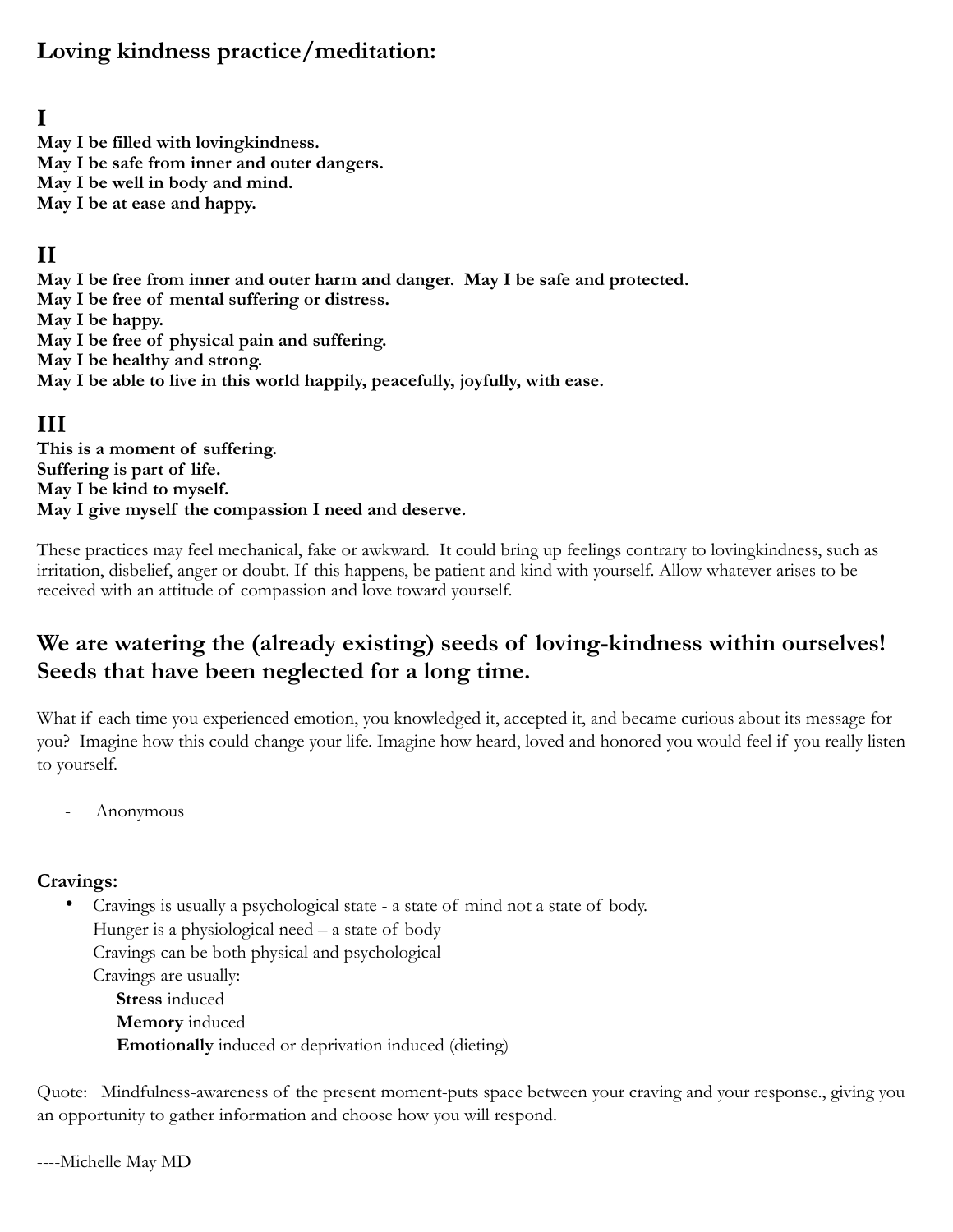#### **If you satisfy the craving right away, you deprive yourself of the opportunity to understand the underpinnings (why you have the craving).**

Be curious!!!

- Take a deep breathe
- Center yourself
- Stay with the craving and see what you can learn about yourself. It is alright to feel uncomfortable. Five questions to ask yourself:
	- 1. What type of hungry are you having? Assess the 8 hungers.
	- 2. How long has it been since you last ate? (within the past 4 to 5 hours or so?)
	- 3. Are you experiencing an increase in stress at this time?
	- 4. Is the craving driven by emotion?
	- 5. What are you really hungry for?

#### **Once you identify the source of the craving, you can devise a course of action.**

#### **Possible options:**

- Eat the food you are craving for.
- Substitute something else to eat which is a wiser choice (using your outer wisdom)
- Meditate (breathe thru the craving)
- Call someone
- Go for a walk
- Distract yourself in someway
- Address the emotional need
- Create another option

# **References and Resources:**

#### **Mindful Eating:**

Loring, S.T. 2010 Eating With Fierce Kindness New Harbinger Publications Inc.

May, Michelle & Fletcher, Megrette 2012 *Eat what you love love what you eat with diabetes: A mindful eating program for thriving with pre diabetes or diabetes* Am I Hungry? Publishing

\*Rossy, Lynn 2016 *The Mindfulness-Based Eating Solution* Raincoast Books

#### **Mindfulness Practices:**

Kabat-Zinn, Jon 2013 *Full Catastrophe Living* Bantam Books

Kabat-Zinn, Jon 2005 *Coming to our senses: Healing ourselves and the world through mindfulness* 

\*Kabat-Zinn, Jon 1994 *Wherever you go there you are: Mindfulness meditation in everyday life* 

Hanh, T.N. 2011 *Your true home: the everyday wisdom of Thich Nhat Hanh.* Shambala Publications

#### **Other Resources:**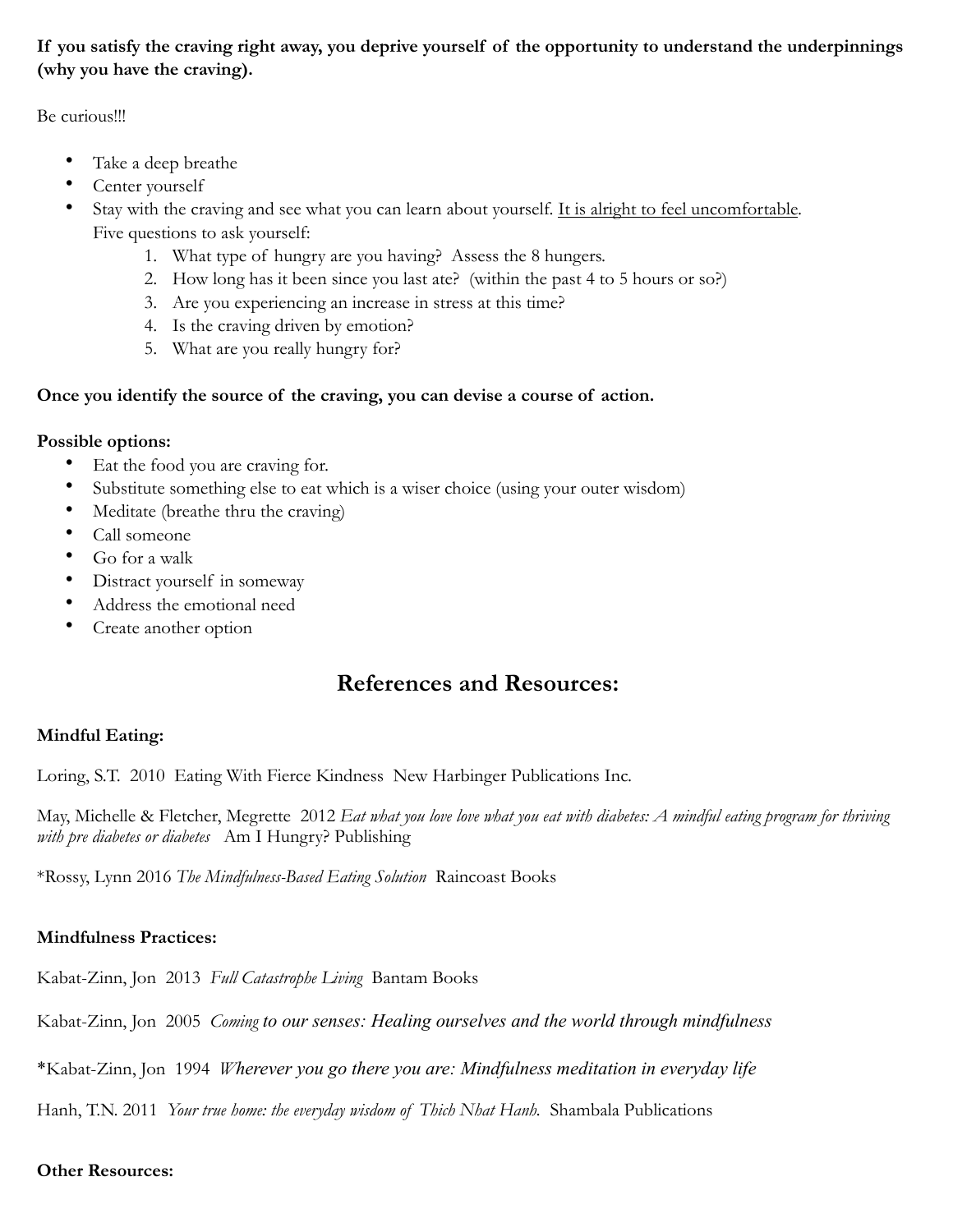Neff, Kristin 2011 The proven power of being kind to yourself: Self-Compassion

Kabat-Zinn, Jon; Mindfulness Meditation for pain relief: Guided practices for reclaiming your body and your life (audiotape)

Websites to visit:

www.lionsroar.com

www.thecenterformindfuleating.org Center for Mindful Eating

#### Recipe Resources:

Forks over Knives (includes website, books and the movie): www.forksoverknives.com

Suppers Programs: www.Suppersprograms.org A Princeton based resource of services (classes, recipes, presentations on proper nutrition to promote health and cope with or without medical conditions).

# New Online Mindful Eating Course!

# Mindful Eating & Stress Management Educational Program with Joseph Wieliczko, Psy.D.

**Location:** Online Time: 4:00 pm - 5:00pm Dates: Wednesdays, May 27; June 3, 10, 17, 24; July 1, 8, 15

Fee: \$30.00 per session, total of \$240.00 for the complete 8 session program. Limited seats: 12 \* A waiting list and announced dates for more programs will be made as needed.

# To receive registration information send an email with your full name and phone number to: Drjwieliczko@gmail.com

#### This week's quotes:

"Eventually, as you practice mindfulness, your relationship with food will change. Rather than being a relationship with anxiety, it will be a relationship with joy. The struggle will be over, and in its place you'll find something you've always wanted: culinary delight and culinary freedom."